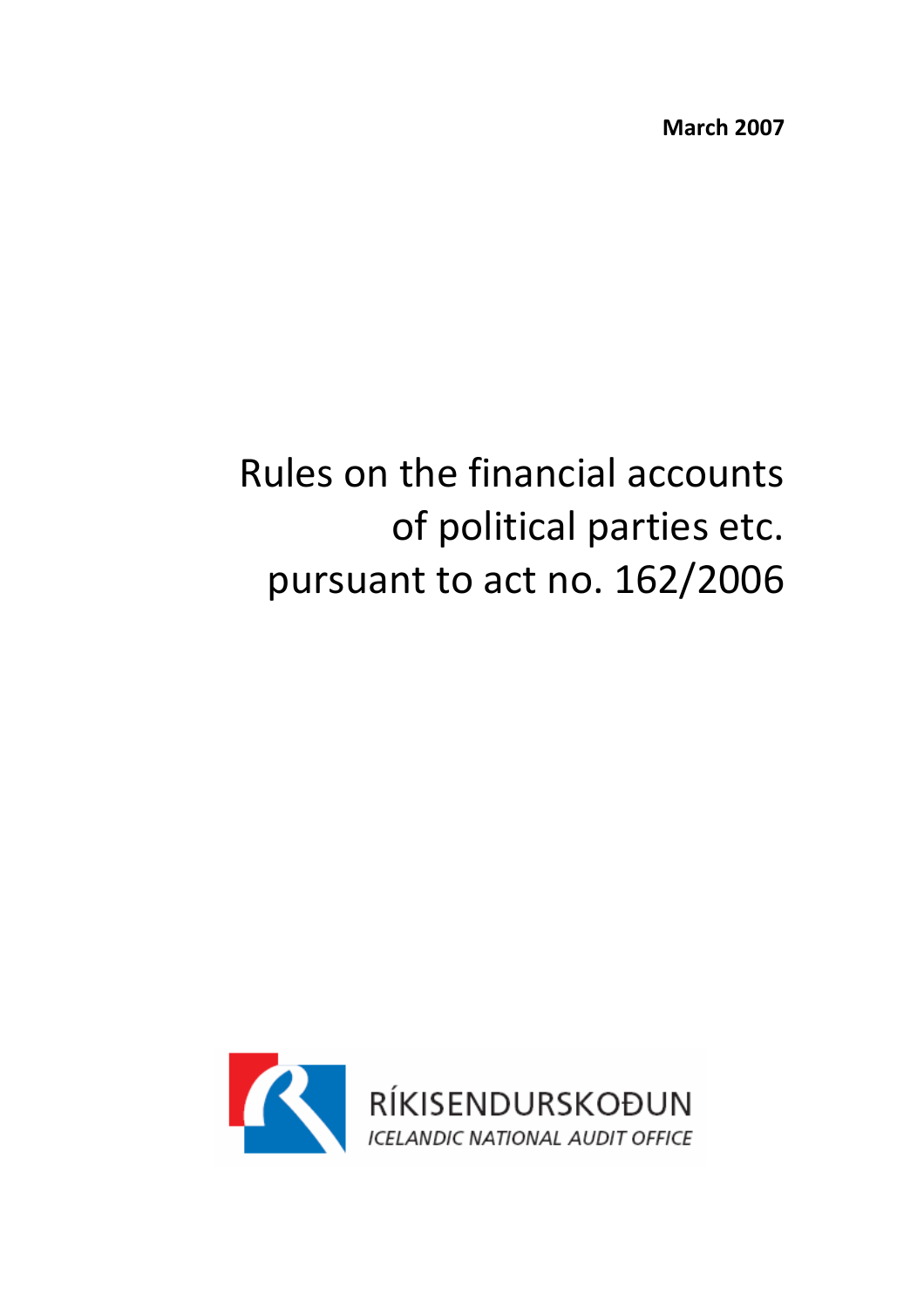# **Chapter I General Provisions**

## Article 1

These Rules apply to the financial accounts of political parties, i.e. parties and alliances participating in elections to the Althing and municipal governments, cf. Chapter IV of Act No. 162/2006 on the finances and reporting obligations of political parties and electoral candidates. Similarly, they apply also to the financial accounts of candidates in personal elections and pre-elections, cf. Chapter V of the cited Act No. 162/2006. These Rules are minimum rules, and political parties and electoral candidates are therefore permitted to report in greater detail than provided for herein.

## Article 2

Political parties and candidates are permitted to accept up to ISK 300 thousand in contributions per year from individual legal persons or legally competent natural persons for their political activities or electoral campaigns, with the limitations established in this chapter.

Contributions in excess of the above maximum shall be returned as promptly as possible. If returning such contributions proves impossible, they shall be preserved separately in the accounts of political parties and individuals and deposited on a separate time-deposit account.

## Article 3

Political parties are not permitted to accept contributions from:

- a. anonymous donors;
- b. undertakings which are majority owned by or under the control of the State or municipalities;
- c. public entities other than the State Treasury or municipalities, cf. Chapter II of Act No. 162/2006, such as undertakings which are jointly owned by the State and municipalities;
- d. foreign nationals who do not have the right to vote in Iceland, undertakings or other entities which are registered in other countries.

#### Article 4

Contributions from related parties, cf. Article 10, shall be added together. Their aggregate annual contributions shall not exceed ISK 300 thousand.

#### Article 5

General membership fees from individual members of political parties which are collected regularly on a non-discriminatory basis and which do not exceed ISK 100 thousand shall be itemised separately in the financial accounts. Payments from individuals in excess of the above maximum constitute contributions in the understanding of Article 2.

### Article 6

Contributions in the understanding of these Rules refer to contributions to the activities of political parties or candidates or electoral campaigns, whether in the form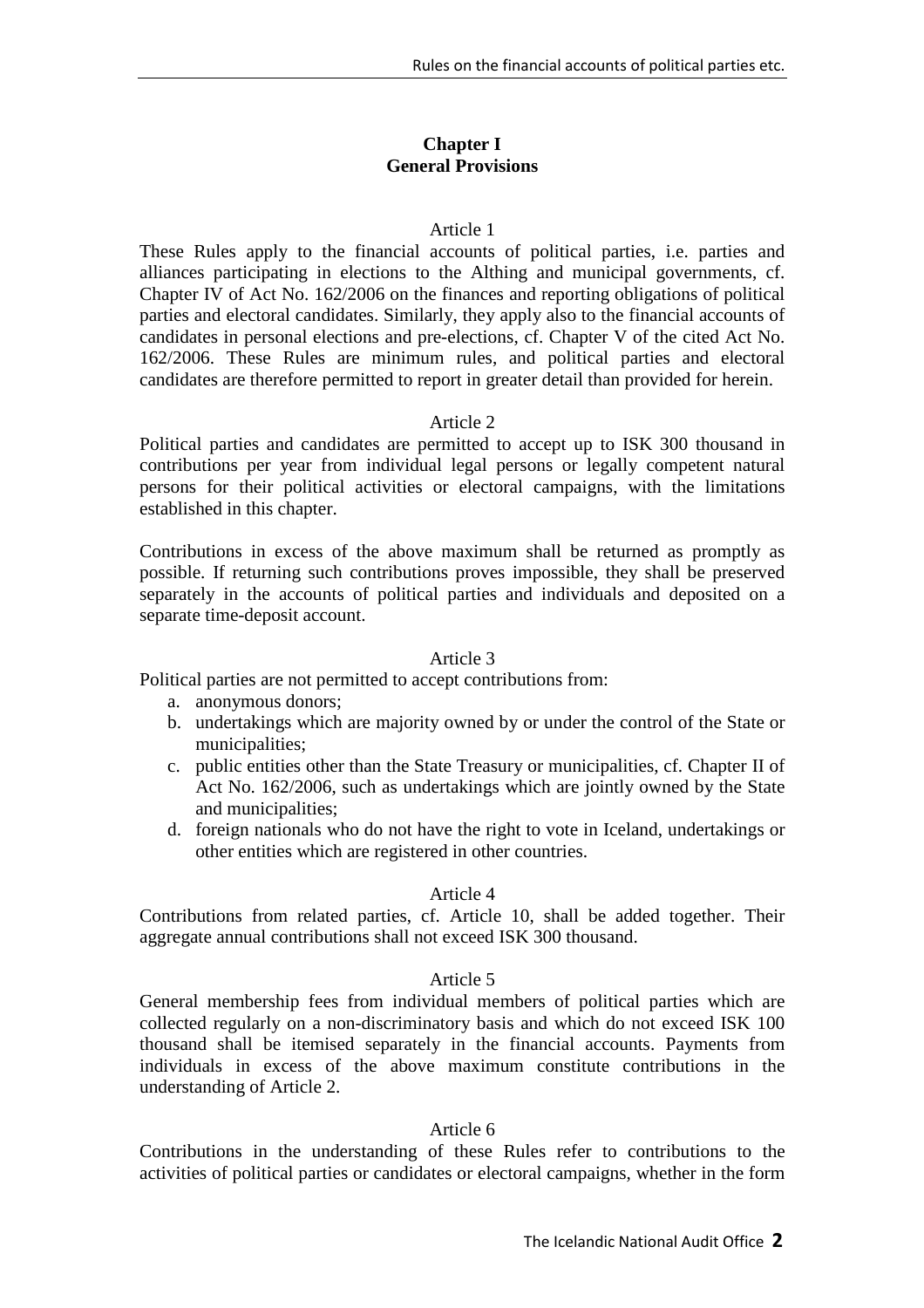of direct contributions of cash or other benefits which can be assessed at cash value, regardless of origin or nature, with the limitations established in these Rules. Contributions in this understanding include:

- a. Any discounts, which are not general and public, on the market price of any goods;
- b. Favours and concessions, including discounts which are not general and public on the market price of any services, such as discounts on the market price of advertisements, rent or other payment for the use of real estate.
- c. Free use of staff, i.e. the work of paid employees if the wage cost is borne by parties other than the political party or electoral candidate. Volunteer work does not constitute contribution in the understanding of the Rules.
- d. Free use of facilities and equipment, apart from the use of the personal property of volunteers which is not used for commercial purposes.
- e. Waivers of residual debts, whether in part or in full, unusual loan terms or assistance in financing.

### Article 7

Exempt from the ISK 300 thousand maximum pursuant to Article 2 are contributions in the form of general and public discounts which are available to anyone on the basis of tariffs or general business practices. General and public discounts shall be itemised separately on the sales invoice.

#### Article 8

If an exclusive discount has been granted on a market price, cf. subsection 6(a), the balance of the market price and actual price shall be itemised as a contribution in the annual financial report. Other contributions, such as the free loan of staff, facilities or equipment, apart from the exceptions referred to in subsection 6(d), shall be assessed at cash value at the going rate or market price as current at any time and itemised in the annual financial report at that price.

### Article 9

Market price in the understanding of the Rules refers to the normal going price in trading in goods or services on an arm's length basis, taking into account discounts granted in a general and public manner on a commercial basis. In assessing payment which is not in the form of cash, the assessment shall be based, to the extent possible, on the tax assessment of the Directorate of Internal Revenue. In the event that a going price is not available, the assessment of benefits and privileges which have not been given a cash value shall, *inter alia*, take account of the cost that the beneficiary would have had pay for such benefits, unless a specific tax assessment for the benefits is available.

#### Article 10

"Related parties" in the understanding of the Rules refers to legal persons where the same person or persons own a majority of the shares, initial capital and voting rights in both or all the legal persons, provided that the respective share belonging to each of them amounts to a minimum of 10% of the share capital, initial capital or voting rights in the legal persons in question. The same applies if natural or legal persons owning a majority of the shares, initial capital or voting rights in a legal person, with each of them owning at least 10% of the shares, initial capital or voting rights in the party, own, jointly with the legal person in question, a majority of the shares, initial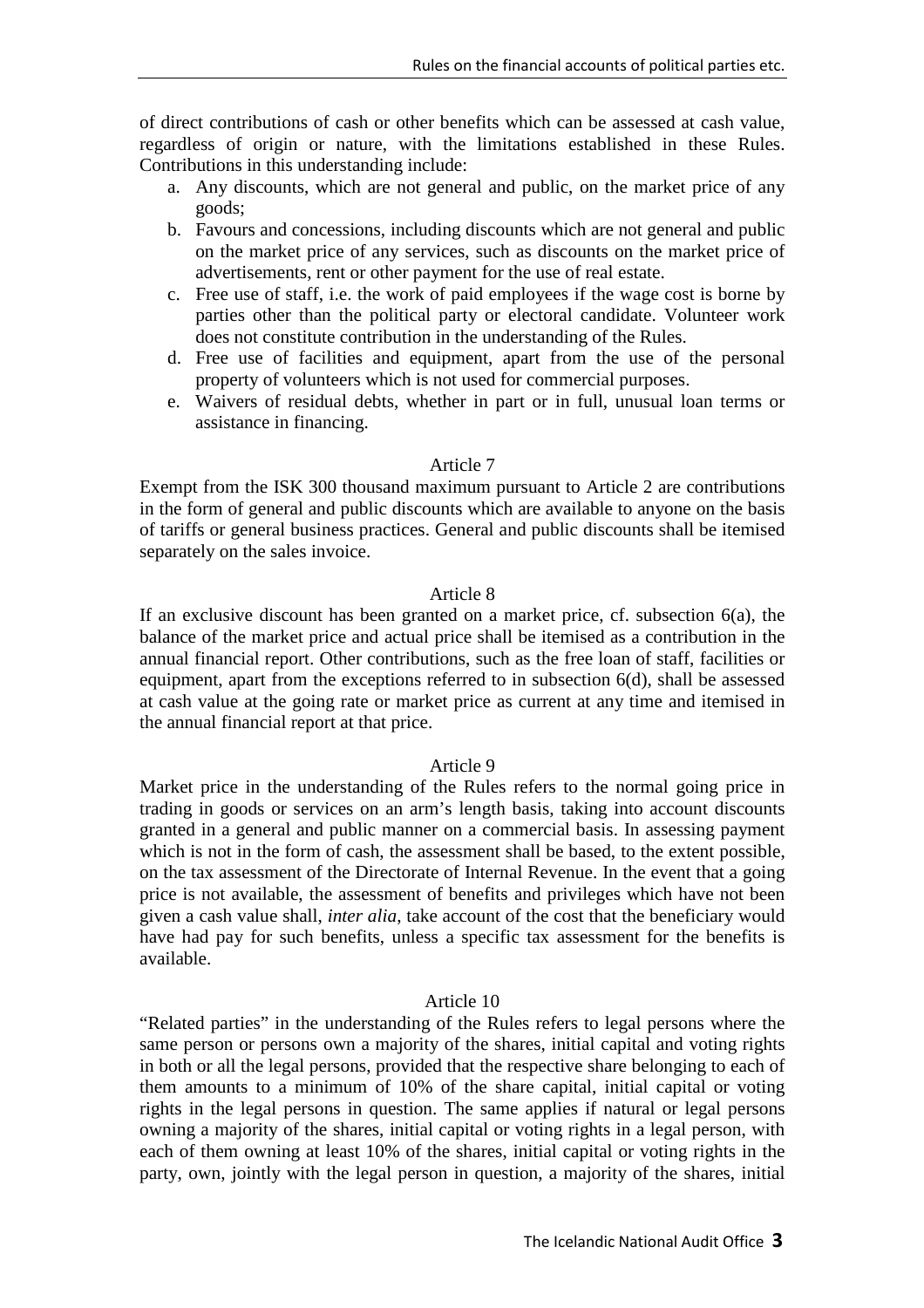capital or voting rights in another legal person. Shares and voting rights of a natural person in legal persons pursuant to this Article includes the shares and voting rights of a spouse and relatives in a direct line.

## Article 11

Political parties are permitted to sell to parties other than those referred to in Article 3 advertisements in public media that they publish for the sole purpose of covering the cost of presenting their candidates, platforms and other matters. Income from the publication may be used only to cover costs which are directly and normally related to the publication.

Similarly, political parties are permitted to rent out their real estate and property at market price, cf. Article 9. Income from renting activities in excess of market price shall be entered under income as contributions and shall in all respects be subject to the same rules and conditions applicable to contributions pursuant to this chapter.

Finances and accounts relating to publication and renting activities pursuant to this article shall be kept financially separate from the finances and accounts of the political party in question, and separate financial reports shall be submitted for each activity. A separate list shall be kept of customers and their respective payments, which shall be included in the notes to the annual financial report, accounts or attachments to such documents.

## Article 12

Any sales by political parties of services and goods for fund-raising purposes, other than those specified in Article 11, are prohibited. However, informal sales of refreshments by political parties, sales of badges and lottery tickets, bazaars etc., or sales of admission to meetings organised by the parties are permitted, provided that business of this kind with any single natural or legal person does not exceed ISK 100 thousand per year.

## **CHAPTER II Financial reporting by political parties**

#### Article 13

In the preparation of the annual financial reports of political parties the substantive provisions of the Annual Accounts Act No. 3/2006 shall be applied to the extent possible. The boards of political parties and managing directors are responsible for the preparation of an annual financial report for each year, and the report shall include an income statement, balance sheet, statement of cash flows, notes, and the report of the board. The annual financial report shall be signed by the board of directors and managing director and endorsed by an auditor.

#### Article 14

Political parties shall report all their assets and liabilities, including commitments and equity, which is the balance of assets and liabilities. Fixed assets shall comprise those assets which are intended for use or ownership on a continuing basis. Current assets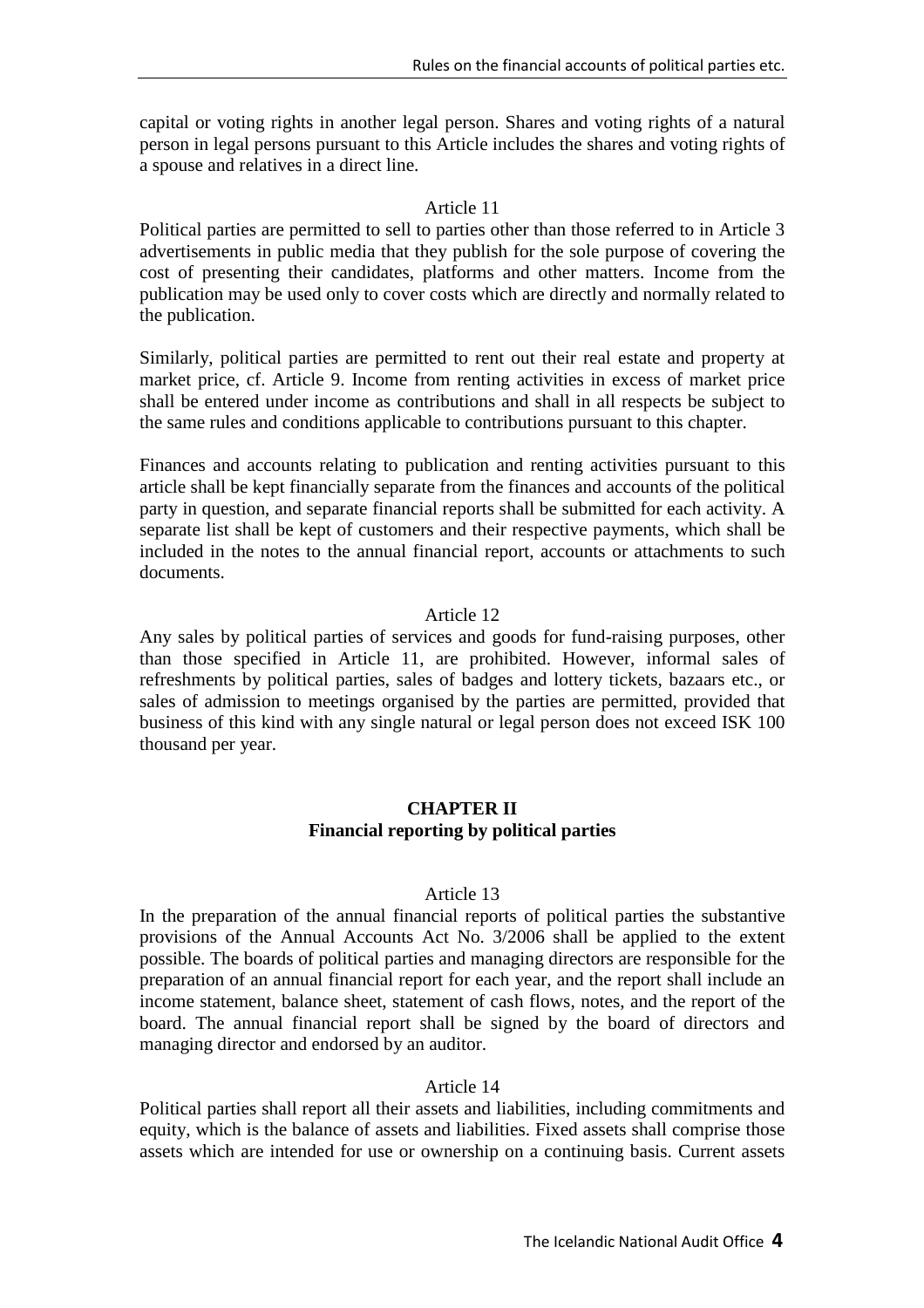shall comprise those assets which are not intended for use or ownership on a continuing basis.

Outstanding assets, advance payments and debts with a maturity of over one year shall be entered as fixed assets or long-term liabilities, as applicable. Other outstanding assets, advance payments and liabilities shall be entered as current assets or current liabilities, as applicable.

## Article 15

Political parties shall report all their income and expenses in their income statements, except as other provided by law or statutory accounting standards. The income statement shall, at a minimum, have the following itemisation on the income side.

- 1. Contributions from the State Treasury
- 2. Contributions from municipalities
- 3. Financial contributions from legal persons
- 4. Contributions from legal persons in the form of discounts on market price, cf. subsection 6(a)
- 5. Other contributions from legal persons, cf. subsections  $6(b) (e)$
- 6. Financial contributions from natural persons
- 7. Contributions from natural persons in the form of discounts on market prices
- 8. Other contributions from natural persons, cf. subsections  $6(b) (e)$
- 9. General membership fees
- 10. Income from rent of real estate
- 11. Income from rent of movable assets
- 12. Service revenues, including admission fees to meetings, entertainments and other similar social events
- 13. Sales of goods, including income from sales of refreshments, lotteries, raffles etc.
- 14. Other operating income

The names of the legal persons making contributions should be disclosed in the notes to the annual financial report or in a separate attachment, together with the amount of the contribution.

## Article 16

Political parties should maintain a consolidated account for all units falling within their scope, such as associations, district councils, holding companies and related foundations (cf. Act No. 33/1999 on foundations engaging in business operations), whether they are registered or not. Consolidated accounts in this context refers to financial reports where the annual accounts of political parties (parent association) and units (subsidiary associations) falling within their scope have been merged into a single account.

The consolidated account shall comprise an income statement, balance sheet, statement of cash flows and notes. Consolidated accounts should give a clear and comprehensive view of the results, assets and changes in cash of both the parent association and its subsidiary associations. In the preparation of a consolidated account similar income and expense entries and asset and liability entries should be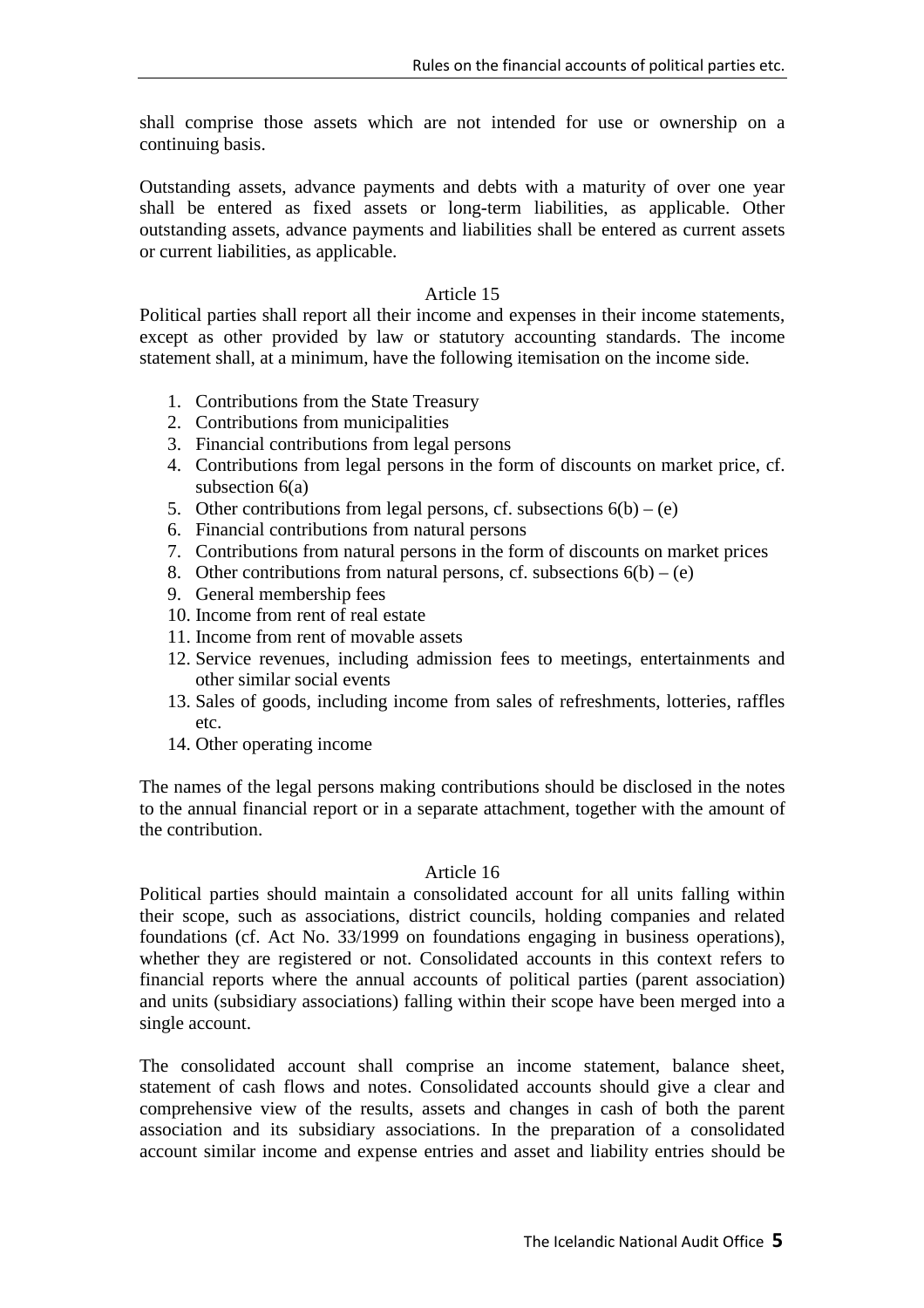added together. All necessary adjustments should be made in respect of specific factors which apply only to the consolidated account.

Party units may be excluded from the consolidated accounts if their income is less than ISK 300 thousand per year. In other respects, the provisions of Chapter VII of the Annual Accounts Act shall apply to the consolidated accounts of political parties, as applicable.

## Article 17

In the event that two or more political parties organise a joint electoral campaign in a specific electoral district a separate financial report shall be prepared for the joint campaign.

# **Chapter III Financial reporting of electoral candidates in personal elections**

## Article 18

Electoral candidates should keep the finances of their campaign separate from their private finances. They shall submit to the Icelandic National Audit Office a separate financial report on their electoral campaign within six months from the time of the election. The accounts and financial reports are subject to the provisions of the Accounting Act, as applicable.

Electoral candidates in personal elections are exempt from the obligation on financial reporting if the cost of the electoral campaign does not exceed ISK 300 thousand.

## Article 19

A candidate must always open a separate bank account for the campaign, through which all cash deposits and withdrawals in connection with the campaign must pass. Separate accounts shall be kept of expenses relating to the campaign, as well as income, whether in the form of cash payments or contributions in other form. All entries in the accounts shall be based on adequate source documents or data, such as the originals of invoices, receipts for contributions received, etc.

#### Article 20

Electoral candidates shall specifically state their own contributions in their accounts, whether in the form of cash or out-of-pocket expenses. Costs paid by the candidate shall be entered as the personal contribution of the candidate to the campaign.

Candidates shall maintain a separate register of individual contributions which can be valued in cash, stating the name and ID number of the sponsor in question. Contributions, e.g. in the form of free use of staff, sponsoring of advertisements or other services or goods, shall be credited as contributions to the campaign, and the expenses in question shall be expensed in the accounts. If a candidate is granted a discount on market price, the discount shall be entered in the same way as a contribution to the campaign. The goods or services in question shall then be expensed at market price, while the discount is entered as income.